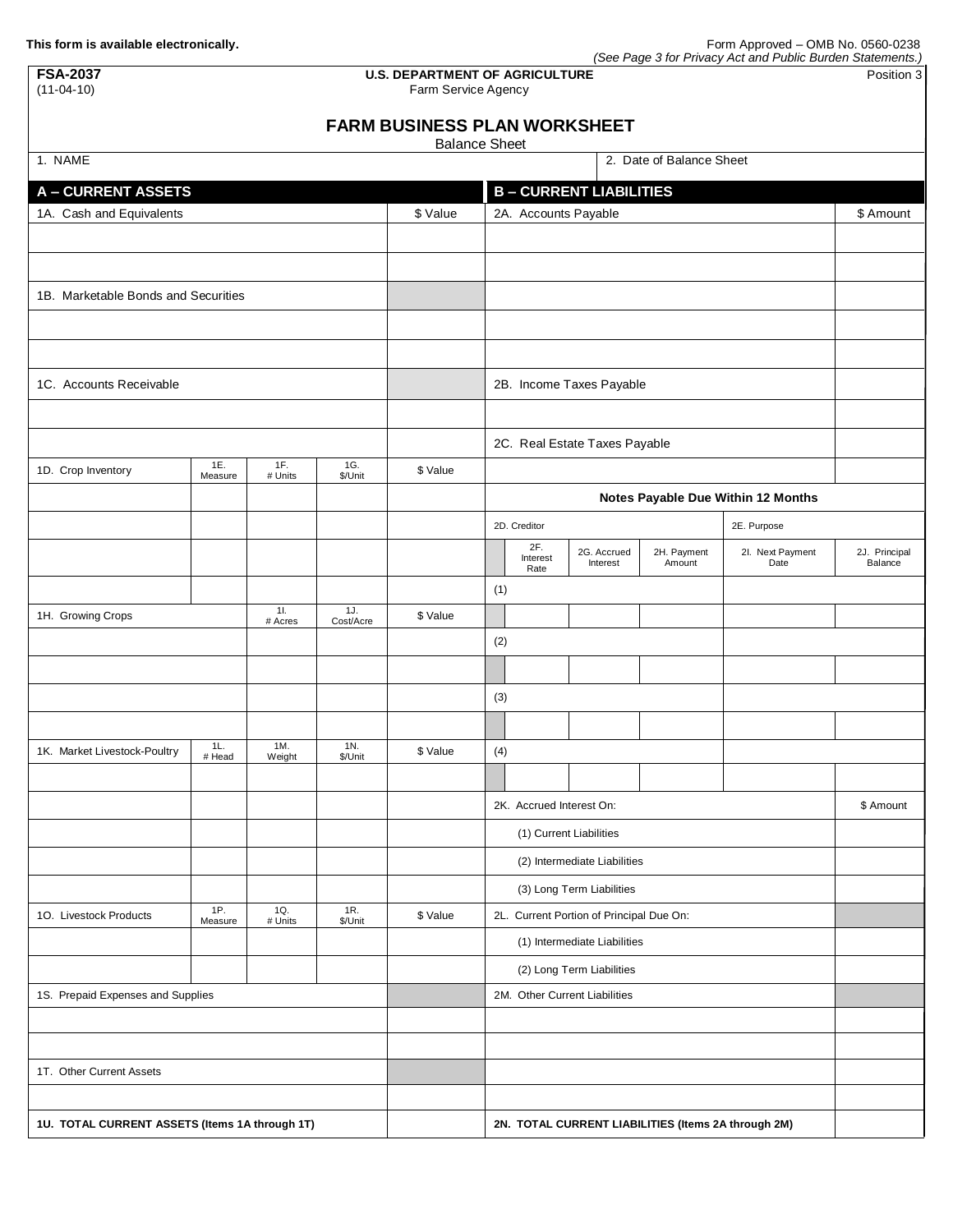## **FSA-2037** (11-04-10) Page 2 of 4

| <b>C-INTERMEDIATE ASSETS</b>                                |                                                  |                                                  |               |                | <b>E-INTERMEDIATE LIABILITIES</b> |                                                        |                                                            |                                |                          |                                                          |                          |
|-------------------------------------------------------------|--------------------------------------------------|--------------------------------------------------|---------------|----------------|-----------------------------------|--------------------------------------------------------|------------------------------------------------------------|--------------------------------|--------------------------|----------------------------------------------------------|--------------------------|
| 3A. Machinery & Equipment/Farm Vehicles (Entered on Page 4) |                                                  |                                                  |               |                |                                   | 5A. Creditor                                           |                                                            |                                | 5B. Purpose              |                                                          |                          |
| 3B.<br><b>Breeding Stock</b>                                |                                                  | 3C.<br>Raised/Purch                              | 3D.<br># Head | 3E.<br>\$/Head | \$ Value                          |                                                        | 5C.<br>Interest<br>Rate                                    | 5D. Accrued<br>Interest        | 5E. Payment<br>Amount    | 5F. Next Payment<br>Date                                 | 5G. Principal<br>Balance |
|                                                             |                                                  |                                                  |               |                |                                   | (1)                                                    |                                                            |                                |                          |                                                          |                          |
|                                                             |                                                  |                                                  |               |                |                                   |                                                        |                                                            |                                |                          |                                                          |                          |
|                                                             |                                                  |                                                  |               |                |                                   | (2)                                                    |                                                            |                                |                          |                                                          |                          |
|                                                             |                                                  |                                                  |               |                |                                   |                                                        |                                                            |                                |                          |                                                          |                          |
|                                                             |                                                  |                                                  |               |                |                                   | (3)                                                    |                                                            |                                |                          |                                                          |                          |
|                                                             |                                                  |                                                  |               |                |                                   |                                                        |                                                            |                                |                          |                                                          |                          |
| 3F. Notes Receivable                                        |                                                  |                                                  |               |                |                                   | (4)                                                    |                                                            |                                |                          |                                                          |                          |
|                                                             |                                                  |                                                  |               |                |                                   |                                                        |                                                            |                                |                          |                                                          |                          |
|                                                             |                                                  |                                                  |               |                |                                   | (5)                                                    |                                                            |                                |                          |                                                          |                          |
|                                                             |                                                  | 3G. Not Readily Marketable Bonds and Securities  |               |                |                                   |                                                        |                                                            |                                |                          |                                                          |                          |
|                                                             |                                                  |                                                  |               |                |                                   | (6)                                                    |                                                            |                                |                          |                                                          |                          |
|                                                             |                                                  |                                                  |               |                |                                   |                                                        |                                                            |                                |                          |                                                          |                          |
| 3H. Other Intermediate Assets                               |                                                  |                                                  |               |                |                                   | (7)                                                    |                                                            |                                |                          |                                                          |                          |
|                                                             |                                                  |                                                  |               |                |                                   |                                                        |                                                            |                                |                          |                                                          |                          |
|                                                             |                                                  |                                                  |               |                |                                   |                                                        |                                                            |                                |                          |                                                          |                          |
| 3I. TOTAL INTERMEDIATE ASSETS (Items 3A through 3H)         |                                                  |                                                  |               |                |                                   |                                                        | 5H. TOTAL INTERMEDIATE LIABILITIES (Item 5G (1 through 7)) |                                |                          |                                                          |                          |
| <b>D-LONG TERM ASSETS</b>                                   |                                                  |                                                  |               |                |                                   |                                                        |                                                            | <b>F-LONG TERM LIABILITIES</b> |                          |                                                          |                          |
| 4A. Building and Improvements                               |                                                  |                                                  |               |                | \$ Value                          |                                                        | 6A. Creditor                                               |                                |                          | 6B. Purpose                                              |                          |
|                                                             |                                                  |                                                  |               |                | 6C.<br>Interest<br>Rate           | 6D. Accrued<br>Interest                                | 6E. Payment<br>Amount                                      | 6F. Next Payment<br>Date       | 6G. Principal<br>Balance |                                                          |                          |
|                                                             |                                                  |                                                  |               | (1)            |                                   |                                                        |                                                            |                                |                          |                                                          |                          |
|                                                             |                                                  |                                                  |               |                |                                   |                                                        |                                                            |                                |                          |                                                          |                          |
|                                                             |                                                  |                                                  |               |                |                                   | (2)                                                    |                                                            |                                |                          |                                                          |                          |
| 4B. Real<br>Estate-Land                                     | 4C. Total<br>Acres                               | 4D. Crop<br>Acres                                | 4E.<br>%Owned | 4F. \$/Acre    |                                   |                                                        |                                                            |                                |                          |                                                          |                          |
|                                                             |                                                  |                                                  |               |                |                                   | (3)                                                    |                                                            |                                |                          |                                                          |                          |
|                                                             |                                                  |                                                  |               |                |                                   |                                                        |                                                            |                                |                          |                                                          |                          |
|                                                             |                                                  |                                                  |               |                |                                   | (4)                                                    |                                                            |                                |                          |                                                          |                          |
|                                                             |                                                  |                                                  |               |                |                                   |                                                        |                                                            |                                |                          |                                                          |                          |
|                                                             |                                                  |                                                  |               |                |                                   | (5)                                                    |                                                            |                                |                          |                                                          |                          |
|                                                             |                                                  |                                                  |               |                |                                   |                                                        |                                                            |                                |                          |                                                          |                          |
|                                                             |                                                  |                                                  |               |                |                                   | (6)                                                    |                                                            |                                |                          |                                                          |                          |
|                                                             |                                                  |                                                  |               |                |                                   |                                                        |                                                            |                                |                          |                                                          |                          |
| 4G. Other Long Term Assets                                  |                                                  |                                                  | \$ Value      | (7)            |                                   |                                                        |                                                            |                                |                          |                                                          |                          |
|                                                             |                                                  |                                                  |               |                |                                   |                                                        |                                                            |                                |                          |                                                          |                          |
|                                                             |                                                  |                                                  |               |                |                                   |                                                        |                                                            |                                |                          |                                                          |                          |
|                                                             |                                                  | 4H. TOTAL LONG TERM ASSETS (Items 4A through 4G) |               |                |                                   |                                                        |                                                            |                                |                          | 6H. TOTAL LONG TERM LIABILITIES (Item 6GA (1 through 7)) |                          |
|                                                             | 41. TOTAL FARM ASSETS (From Items 1U, 3I and 4H) |                                                  |               |                |                                   | 61. TOTAL FARM LIABILITIES (From Items 2N, 5H, and 6H) |                                                            |                                |                          |                                                          |                          |
|                                                             |                                                  |                                                  |               |                |                                   |                                                        | 6J. TOTAL FARM EQUITY (Item 4I minus Item 6I)              |                                |                          |                                                          |                          |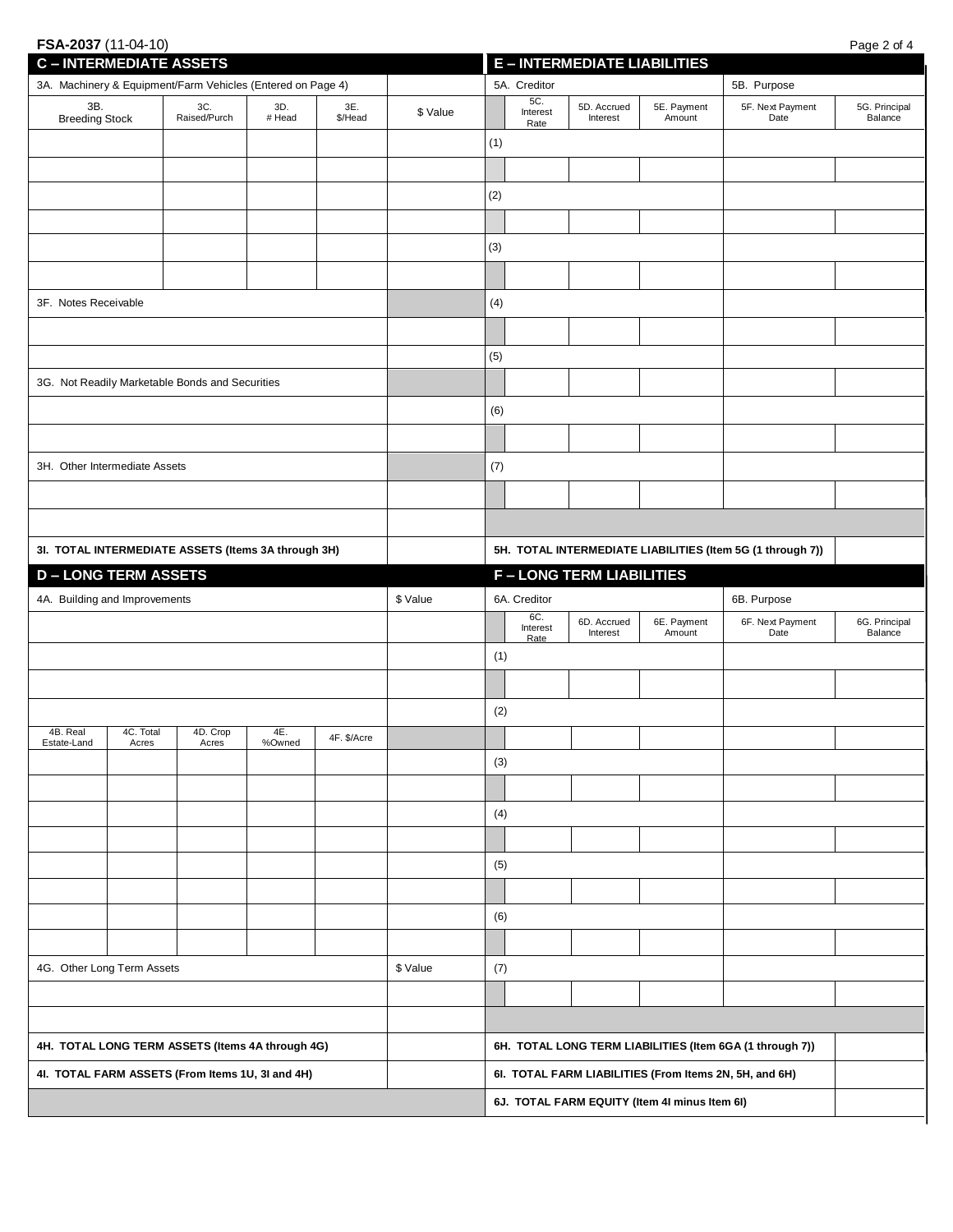| FSA-2037 (11-04-10)                                                                                                                                                |          |     |                                    |                                       |                                             |                          | Page 3 of 4              |
|--------------------------------------------------------------------------------------------------------------------------------------------------------------------|----------|-----|------------------------------------|---------------------------------------|---------------------------------------------|--------------------------|--------------------------|
| <b>G-PERSONAL ASSETS</b>                                                                                                                                           |          |     |                                    | <b>H - PERSONAL LIABILITIES</b>       |                                             |                          |                          |
|                                                                                                                                                                    | \$ Value |     | 8A. Creditor<br>8B. Purpose<br>8C. |                                       |                                             |                          |                          |
| 7A. Cash and Equivalents                                                                                                                                           |          |     | Interest<br>Rate                   | 8D. Accrued<br>Interest               | 8E. Payment<br>Amount                       | 8F. Next Payment<br>Date | 8G. Principal<br>Balance |
| 7B. Stocks, Bonds                                                                                                                                                  |          | (1) |                                    |                                       |                                             |                          |                          |
| 7C. Cash Value Life Insurance                                                                                                                                      |          |     |                                    |                                       |                                             |                          |                          |
| 7D. Other Current Assets                                                                                                                                           |          | (2) |                                    |                                       |                                             |                          |                          |
| 7E. Household Goods                                                                                                                                                |          |     |                                    |                                       |                                             |                          |                          |
| 7F. Car, Recreational Vehicle, Etc.                                                                                                                                |          | (3) |                                    |                                       |                                             |                          |                          |
| 7G. Other Intermediate Assets                                                                                                                                      |          |     |                                    |                                       |                                             |                          |                          |
| 7H. Retirement Accounts                                                                                                                                            |          | (4) |                                    |                                       |                                             |                          |                          |
| 7I. Non-Farm Business                                                                                                                                              |          |     |                                    |                                       |                                             |                          |                          |
| 7J. Non-Farm Real Estate                                                                                                                                           |          |     | 8H. Other Liabilities              |                                       |                                             |                          |                          |
| 7K. Other Long Term Assets                                                                                                                                         |          |     |                                    |                                       |                                             |                          |                          |
| 7L. TOTAL PERSONAL ASSETS (Items 7A through 7K)                                                                                                                    |          |     |                                    | <b>8I. TOTAL PERSONAL LIABILITIES</b> |                                             |                          |                          |
| 7M. TOTAL ASSETS (Item 4I and Item 7L)                                                                                                                             |          |     |                                    |                                       | 8J. TOTAL LIABILITIES (Item 6I and Item 8I) |                          |                          |
|                                                                                                                                                                    |          |     |                                    |                                       | 8K. TOTAL EQUITY (Item 7M minus Item 8J)    |                          |                          |
| 9A. SIGNATURE<br>10. COMMENTS                                                                                                                                      |          |     |                                    |                                       | 9B. DATE                                    |                          |                          |
| The following statement is made in accordance with the Privacy Act of 1974 (5 USC 552a - as amended). The authority for requesting the information<br><b>NOTE:</b> |          |     |                                    |                                       |                                             |                          |                          |

*2600 (voice and TDD). To file a complaint of discrimination, write to USDA, Assistant Secretary for Civil Rights, Office of the Assistant Secretary for Civil Rights, 1400 Independence Avenue, S.W., Stop 9410, Washington, DC 20250-9410, or call toll-free at (866) 632-9992 (English) or (800) 877-8339 (TDD) or (866) 377- 8642 (English Federal-relay) or (800) 845-6136 (Spanish Federal-relay). USDA is an equal opportunity provider and employer.*